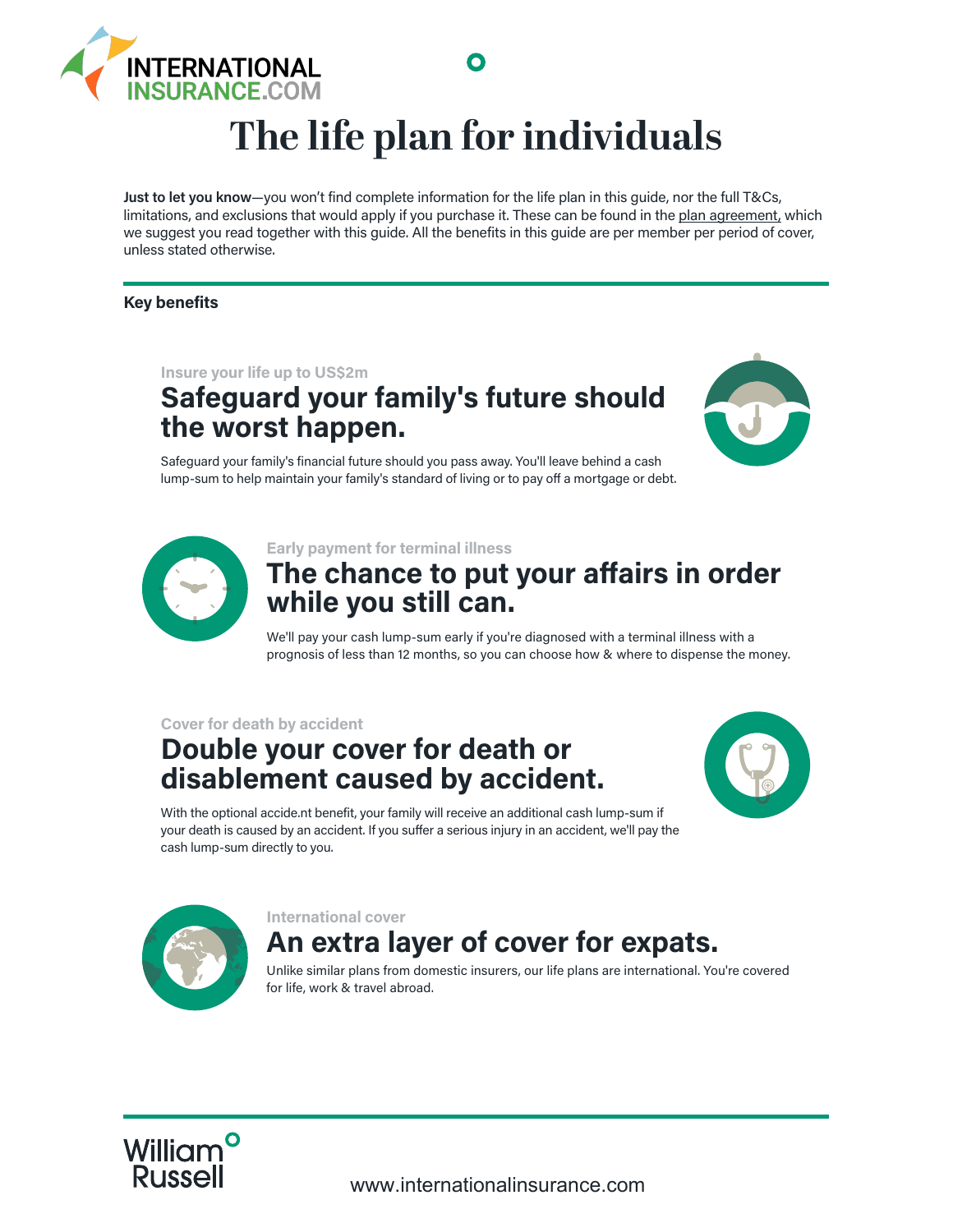#### **Why choose a life plan?**

**No-one likes to think about death**, but if your family relies on you financially it's worth considering how much they'd need if you were no longer there. Life insurance helps protect your family's financial future, and it's up to you how much cover you buy.

## **How the life plan has helped our members living & working abroad**

#### **Using the life benefit to protect your family**

David, his spouse Julia, and their children are living in Dubai. After a couple of years renting an apartment, David and Julia decide to purchase a family house on the Palm Jumeirah. David is performing well in his job and Julia is earning decent money as a freelancer. Out of the blue, David is diagnosed with an aggressive form of cancer and soon succumbs to the illness. With a life plan from William Russell, David's family would receive a cash lump-sum of up to US\$2m. Julia had been enjoying life in Dubai and her children are settled in good schools, so she could use the payment to secure her family's life abroad, pay off the mortgage on the new house, and set up a university fund for her children.



#### **Early payment for terminal illness**

On completing her university studies in the UK, Annabel moved to Hong Kong for a graduate placement scheme. She's now been living in the Far East for 15 years and her career is going well. For the past few months, she noticed a persistent cough and a tight chest. Putting it down to pollution, she thinks nothing of it. At a regular health check-up, however, Annabel's doctor suspects something more serious and refers her to a chest specialist and later an oncologist. After a series of tests and examinations, Annabel is diagnosed with mid-stage lung cancer. She is given only 8 months to live. With a life plan from William Russell, she could claim for an early payment of her life benefit due to her terminal illness. She could use the money to re-locate back to the UK and spend time with her retired parents.

#### **Optional accident benefit**

Jon is a manager at a hotel resort in South Africa. Jon is involved in a car accident in which he suffers life-changing injuries to his legs. He undergoes surgery but unfortunately he is left permanently disabled. With an optional accident benefit from William Russell, Jon could claim up to €500,000 and use the money to help re-locate to the Netherlands and prepare his home for life with disability.